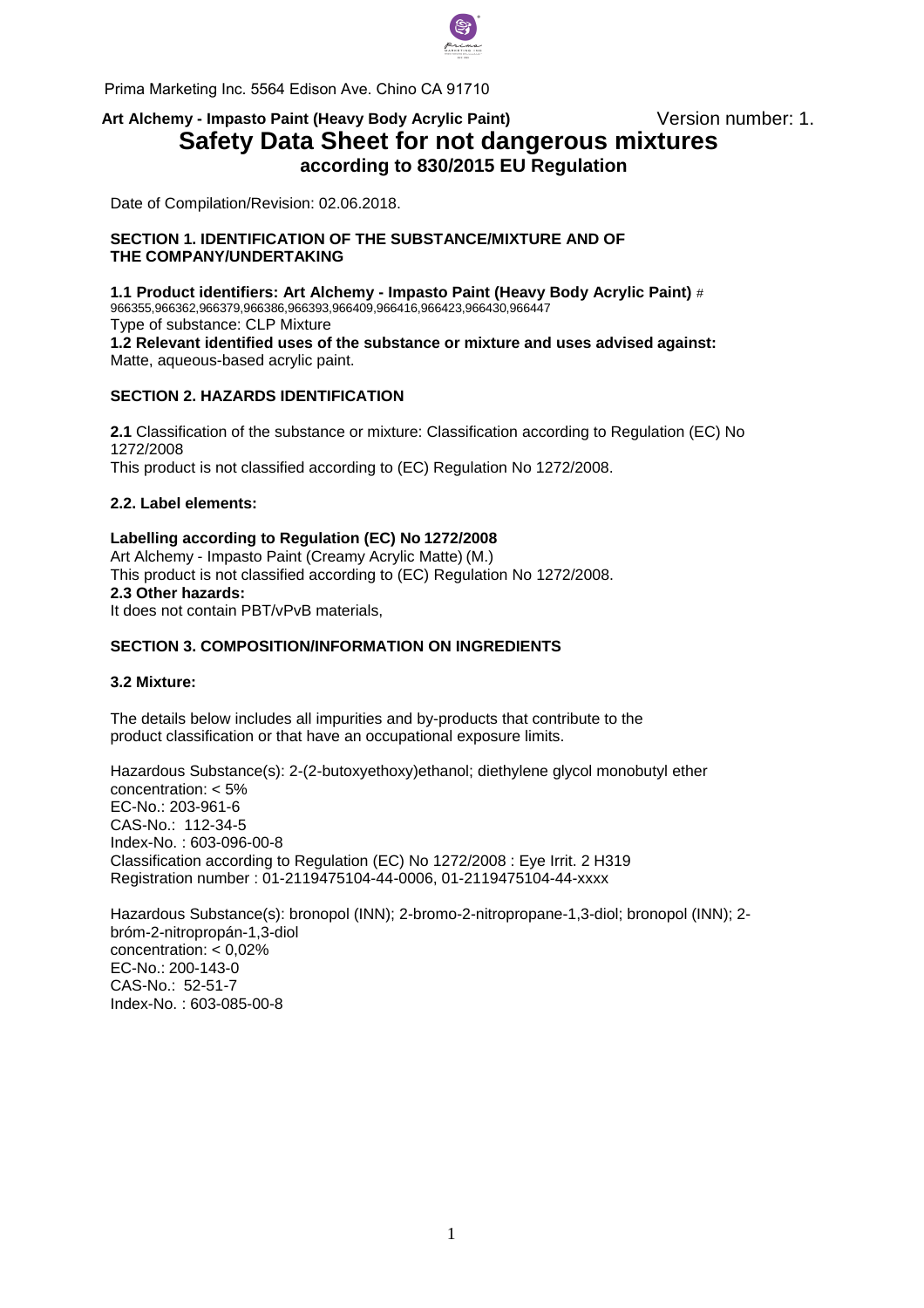## **Art Alchemy - Impasto Paint (Heavy Body Acrylic Paint)** Version number: 1.

Classification according to Regulation (EC) No 1272/2008 : Acute Tox. oral 4 (\*) H302, Acute Tox. dermal 4 (\*) H312, Skin Irrit. 2 H315, Eye Dam. 1 H318, STOT SE 3 H335, Aquatic Acute 1 H400 (M=10), Aquatic Chronic 1 H410 (M=1)\*\*

\* Harmonized classification supplementing with manufacturer's classification (\*) minimum classification for a category

Refer to Section 16 for full details of hazard statements and Notas.

## **SECTION 4. FIRST AID MEASURES**

## **4.1 Description of necessary first-aid measures:**

#### **General:**

In all cases of doubt, or when symptoms persist, seek medical attention. Never give anything by mouth to an unconscious person.

#### **Inhalation:**

Keep patient calm, remove to fresh air, if necessary, seek medical attention.

#### **Eye contact:**

Wash affected eyes for at least 15 minutes under running water with eyelids held open, consult an eye specialist.

#### **Skin contact:**

Wash thoroughly with soap and water.

#### **Ingestion:**

Rinse mouth. When symptoms persist, seek medical attention.

**4.2 Most important symptoms and effects, both acute and delayed:** 

From symptoms and effects we donot have any information.

**4.3 Indication of immediate medical attention and special treatment needed:** 

Treat symptomatically.

## **SECTION 5. FIREFIGHTING MEASURES**

## **5.1 Extinguishing media**

## **Suitable extinguishing media**

Water spray, dry powder, foam, carbon dioxide

Not to be used : Not known.

## **5.2 Special hazards arising from the substance or mixture**

the product is not flammable. In case of fire hazardous vapors, gases may be formed.

## **5.3 Advice for firefighters**

Wear self-contained breathing apparatus and protective clothing.

Use fine water spray to cool endangered containers. Collect contaminated extinguishing water separately, do not allow to reach sewage or effluent systems.

## **SECTION 6. ACCIDENTAL RELEASE MEASURES**

## **6.1 Personal precautions, protective equipment and emergency procedures**

Remove the unauthorized persons. Handle in accordance with good industrial hygiene and safety practice. Avoid contact with skin and eyes. Remove all sources of ignition. Provide adequate ventilation.

#### **6.2 Environmental precautions**

Do not allow to enter drains or watercourses.

## **6.3 Methods and materials for containment and cleaning up**

Small spills: Soak up with cloth. For residues: Pick up with suitable absorbent material (e.g. sand, sawdust, general-purpose binder, kieselguhr). Dispose of absorbed material in accordance with regulations. Wash the contaminated area with plenty of water.

#### **6.4 Reference to other sections**

Use personal protective equipment recommended in section 8. For disposal see section 13.

## **SECTION 7. HANDLING AND STORAGE**

## **7.1 Precautions for safe handling**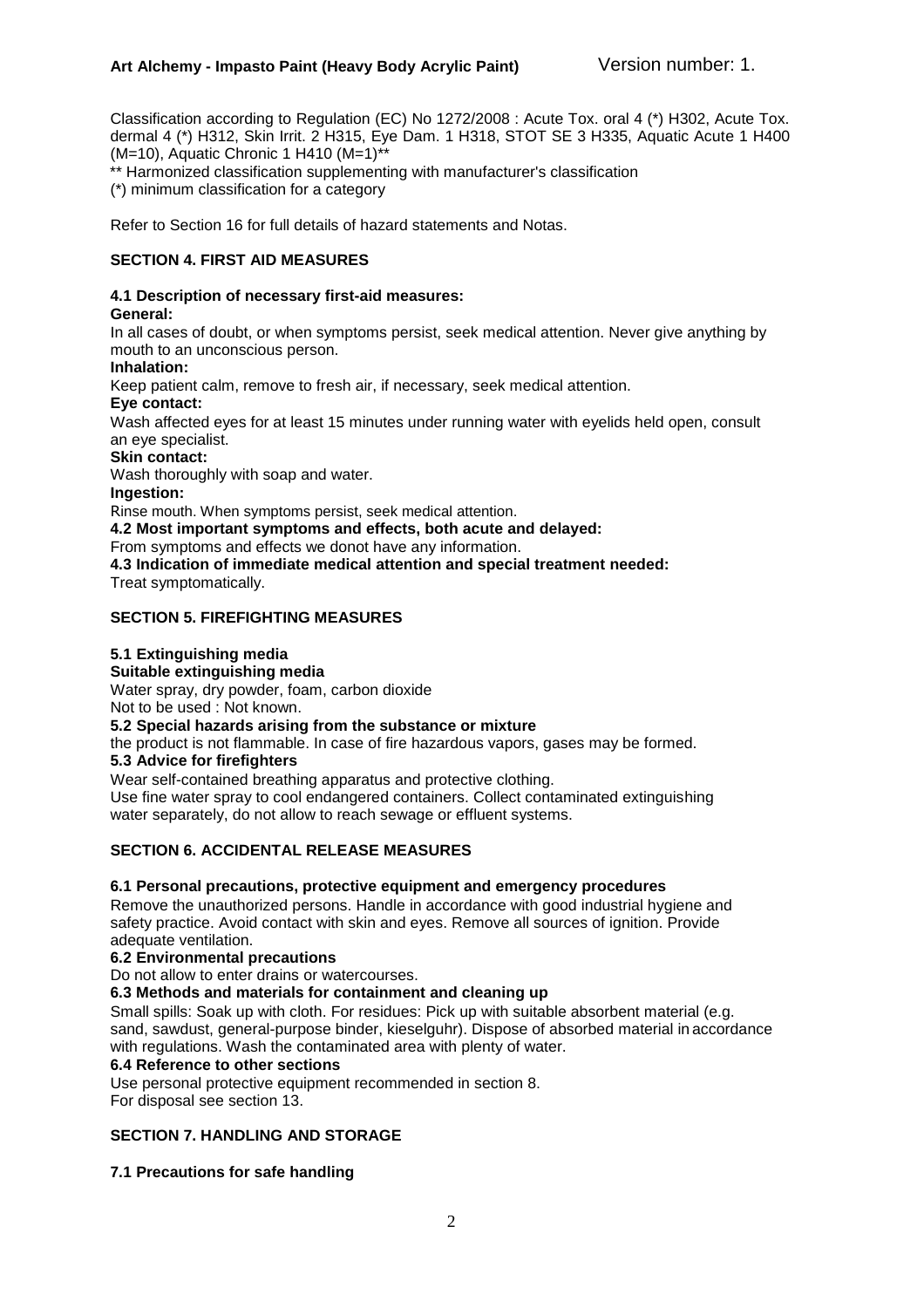No special measures are required.

Avoid contact with skin and eyes. Do not breathe powder. Provide adequate ventilation. Do not eat, drink or smoke while working. Wash hands before breaks and at the end of workday. **7.2 Conditions for safe storage, including any incompatibilities** Keep container tightly closed in a cool, well-ventilated place. Keep away from sources of ignition and from incompatible materials.

#### **7.3 Specific end uses**

See section 1.2

### **SECTION 8. EXPOSURE CONTROLS/PERSONAL PROTECTION**

## **8.1 Control parameters**

#### **Components with workplace control parameters**

Substances with occupational exposure limit values: CAS 112-34-5 2-(2-butoxyethoxy)ethanol; diethylene glycol monobutyl ether: TWA value 67.5 mg/m3 ; 10 ppm (OEL (EU)) indicative STEL value 101.2 mg/m3 ; 15 ppm (OEL (EU)) indicative

#### **112-34-5: 2-(2-butoxyethoxy)ethanol; diethylene glycol monobutyl ether DNEL**

worker: Long-term exposure - systemic and local effects, Inhalation: 67.5 mg/m3, 10 ppm worker: Long-term exposure- systemic effects, dermal: 20 mg/kg consumer: Short-term exposure - local effects, Inhalation: 50.6 mg/m3, 7.5 ppm consumer: Long-term exposure - systemic and local effects, Inhalation: 34 mg/m3, 5 ppm consumer: Long-term exposure- systemic effects, dermal: 10 mg/kg consumer: Long-term exposure- systemic effects, oral: 1.25 mg/kg **PNEC** freshwater: 1 mg/l marine water: 0.1 mg/l intermittent release: 3.9 mg/l sediment (freshwater): 4 mg/kg sediment (marine water): 0.4 mg/kg STP: 200 mg/l oral (secondary poisoning): 56 mg/kg

soil: 0.4 mg/kg

#### **8.2 Exposure controls Appropriate engineering controls**

Handle in accordance with good industrial hygiene and safety practice. Local or general extraction system is recommended in order to keep the exposure as low as possible. Safety shower, eyewash is recommended.

If local risk assessment requires, weigh the concentration of the components in the air. **Personal protective equipment** 

#### **Eye/face protection**

Safety glasses with side-shields according to EN 166.

#### **Skin protection**

Protective gloves according to EN 374. can be used, but in normal case it is not necessary. Observe glove manufacturer's instructions concerning penetrability and breakthrough time. If local risk assessment requires, use protective equipment. (Chemical resistant gloves, overall or work clothes)

## **Body Protection**

Protective clothing according to EN ISO 20345 **Respiratory protection**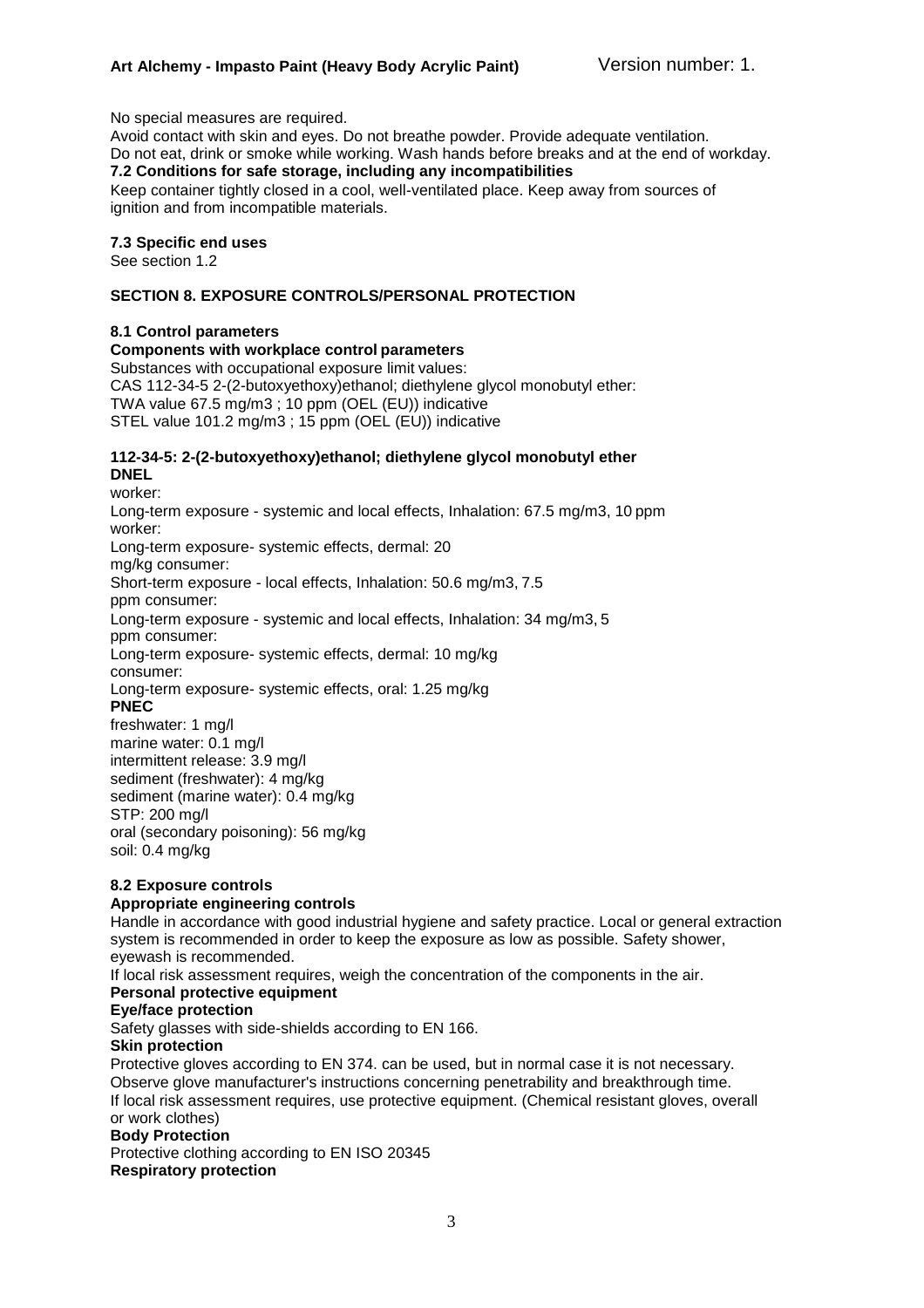Provide good ventilation of working area. Wear respiratory protection if ventilation is inadequate. Dust mask and organic substances provided for combined respiratory protective, if necessary.

## **Environmental exposure controls**

Check emissions of the local exhaust system during the production in order to comply with environmental protection requirements

#### **SECTION 9. PHYSICAL AND CHEMICAL PROPERTIES**

#### **9.1 Information on basic physical and chemical properties**

- (a) Appearance: viscous liquid, Colour: product-specific
- (b) Odour: characteristic
- (c) Odour threshold: not determined
- (d) pH: 7-8,5
- (e) Melting point/freezing point: not determined
- (f) Initial boiling point and boiling range: not determined
- (g) Flash point: not determined
- (h) Evaporation rate: not determined
- (i) Flammability (solid, gas): not determined
- (j) Upper/lower flammability or explosive limits:
- (k) Vapour pressure: not determined
- (l) Vapour density: not determined
- (m) Relative density: 1,3-1,6 g/cm3
- (n) Solubility(ies): soluble in water
- (o) Partition coefficient: n-octanol/water: log Ko/v:0,22 (OECD 107, S3658)
- (p) Auto-ignition temperature: not determined
- (q) Decomposition temperature: not determined
- (r) Viscosity: not determined
- (s) Explosive properties: product is not explosive.
- (t) Oxidising properties. non-oxidizing

#### **9.2. Other information**

No data available

## **SECTION 10. STABILITY AND REACTIVITY**

#### **10.1 Reactivity**

Under normal conditions is stable. **10.2 Chemical stability**  Stable under recommended storage and handling conditions. **10.3 Possibility of hazardous reactions**  No dangerous reaction in normal use. **10.4 Conditions to avoid**  Heat, flames and sparks. **10.5 Incompatible materials**  Strong oxidizing agents. **10.6 Hazardous decomposition products**  Hazardous vapors, gases

#### **SECTION 11. TOXICOLOGICAL INFORMATION**

#### **11.1 Information on toxicological effects**

There are no data available on the preparation itself.

(a) acute toxicity: Based on available data, the classification criteria are not met

- (b) skin corrosion/irritation: Based on available data, the classification criteria are not met
- (c) serious eye damage/irritation: Based on available data, the classification criteria are not met
- (d) respiratory or skin sensitisation: Based on available data, the classification criteria are not met
- (e) germ cell mutagenicity: Based on available data, the classification criteria are not met
- (f) carcinogenicity: Based on available data, the classification criteria are not met
- (g) reproductive toxicity: Based on available data, the classification criteria are not met
- (h) STOT-single exposure: Based on available data, the classification criteria are not met
- (i) STOT-repeated exposure: Based on available data, the classification criteria are not met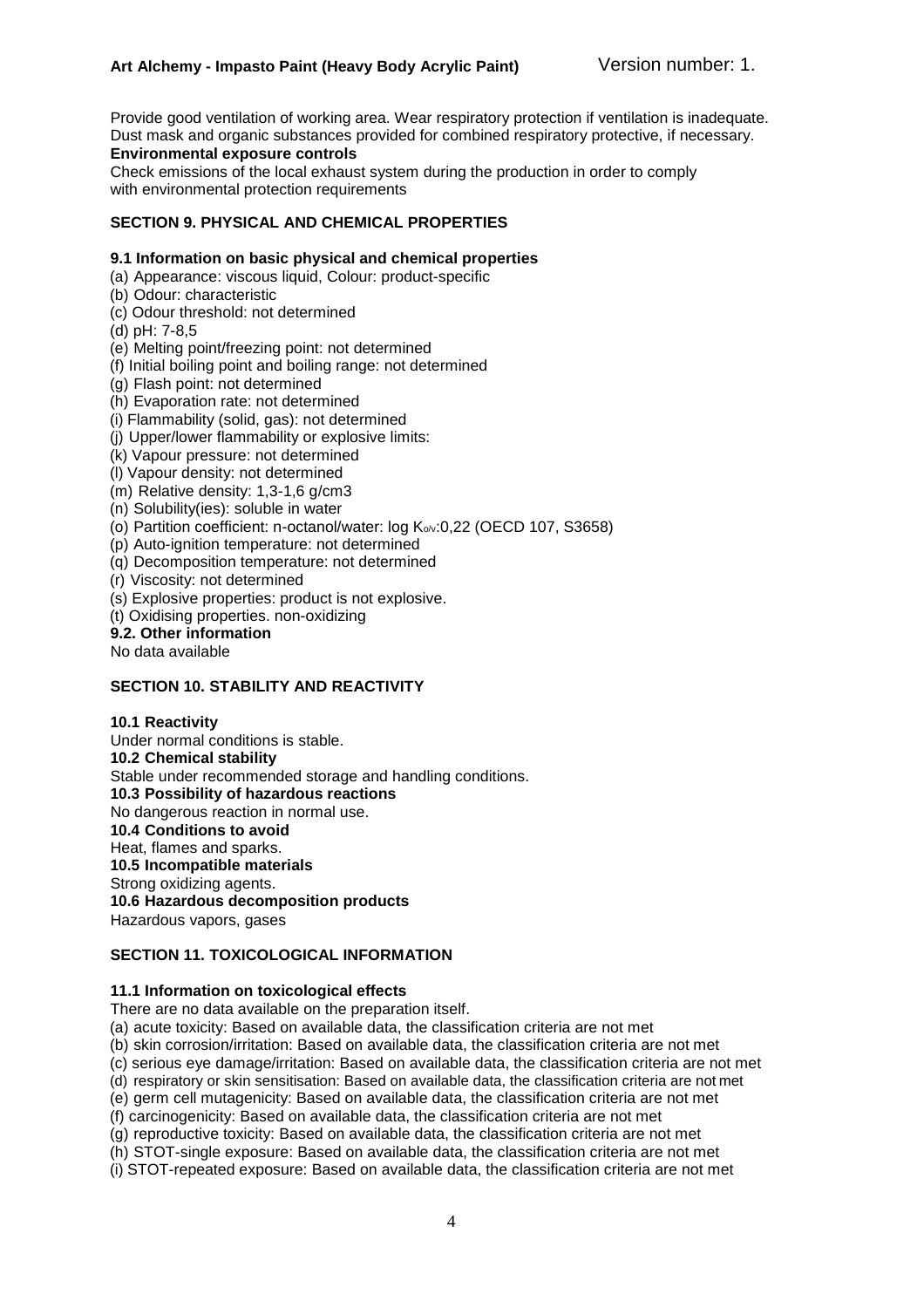(j) aspiration hazard: Based on available data, the classification criteria are not met

## **SECTION 12. ECOLOGICAL INFORMATION**

#### **12.1 Toxicity**

There are no data available on the preparation itself. Based on available data, the classification criteria are not met **12.2 Persistence and degradability Biodegradability** No relevant information available. Components: Bronopol: Readily biodegradable > 70 % (Activated sludge, OECD 301B, modified Sturm test) (REACH dossier). **12.3 Bioaccumulative potential** Components: Bronopol: in living body is not enriched up BCF: 3,16 (calculated, EPIWIN). **12.4 Mobility in soil** The product is water-soluble **12.5 Results of PBT and vPvB assessment** The product does not fulfill the criteria for PBT(Persistent/bioaccumulative/toxic) and vPvB (very persistent/very bioaccumulative). **12.6 Other adverse effects** Not known.

#### **SECTION 13. DISPOSAL CONSIDERATIONS**

#### **13.1 Waste treatment methods**

Do not dispose of together with household waste. In accordance with local and national regulations.

#### **SECTION 14. TRANSPORT INFORMATION**

**Transportation for non-hazardous goods.**

**14.1 ADR/RID, IMDG, IATA: UN number:** Not applicable. **14.2 ADR/RID, IMDG, IATA: UN proper shipping name:** Not applicable. **14.3 ADR/RID, IMDG, IATA: Transport hazard class(es):** Not applicable. **14.4 ADR/RID, IMDG, IATA: Packing group:** Not applicable. **14.5 Environmental hazards: No 14.6 Special precautions for user:** Handle in accordance with good industrial hygiene and safety practice. **14.7 Transport in bulk according to Annex II of MARPOL 73/78 and the IBC Code** Not applicable.

#### **SECTION 15. REGULATORY INFORMATION**

This safety datasheet complies with the requirements of Regulation (EC) No. 1907/2006. **15.1 Safety, health and environmental regulations/legislation specific for the substance or mixture**

According to the local regulation. For product there are no special requirements.

**15.2 Chemical Safety Assessment**

Chemical safety assessment has not been carried out./ not required.

## **SECTION 16. OTHER INFORMATION**

LIST OF RELEVANT H-PHRASES IN SECTION 3 **H-Phrases**

H302 Harmful if swallowed

H312 Harmful in contact with skin